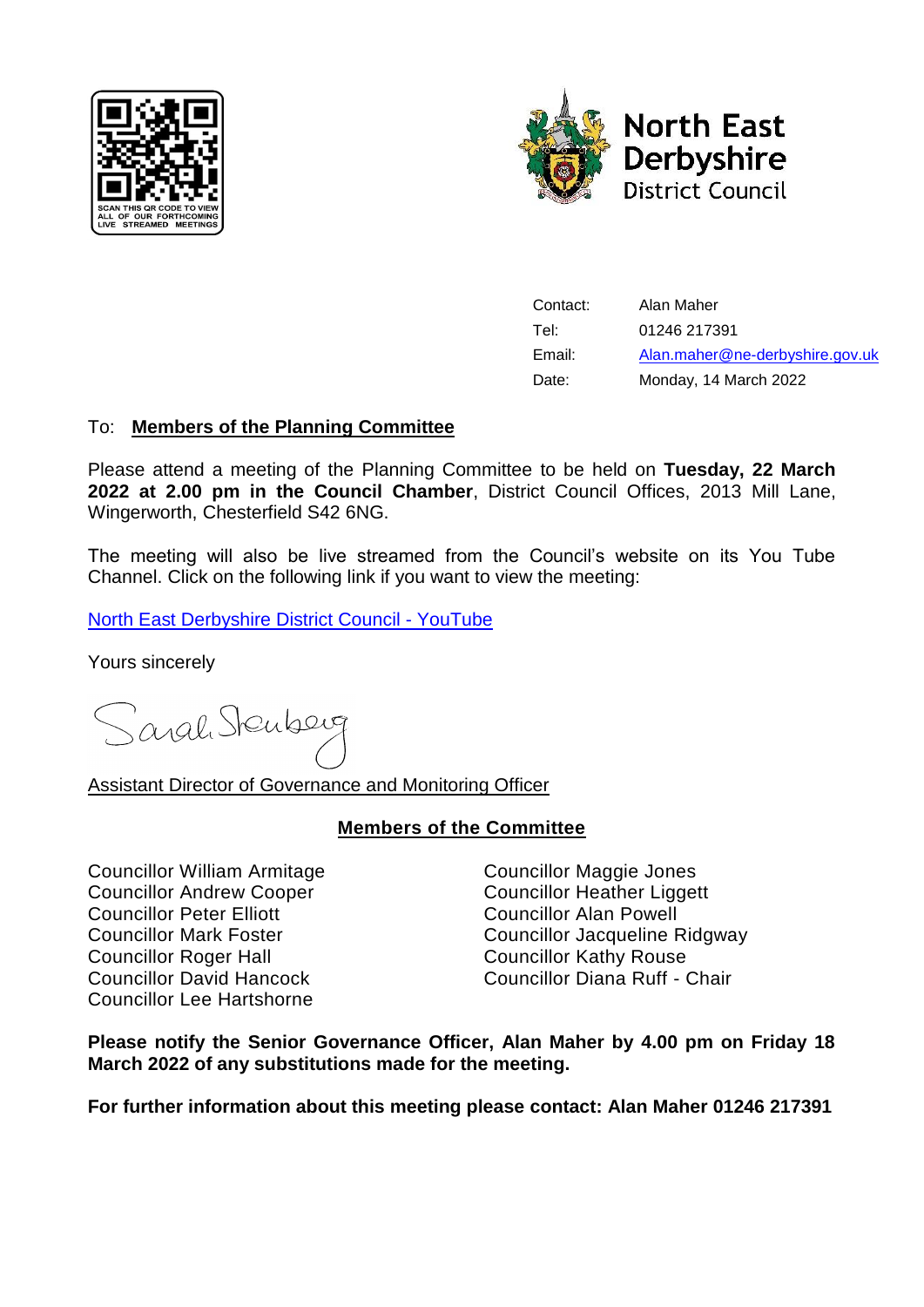### **1 Apologies for Absence and Substitutions**

To receive any apologies for absence and notices of substitutions from Members.

### **2 Declarations of Interest**

Members are requested to declare the existence and nature of any disclosable pecuniary interests and/or other interests, not already on their register of interests, in any item on the agenda and withdraw from the meeting at the appropriate time.

### **3 Minutes of Last Meeting** (Pages 4 - 13)

To approve as a correct record and the Chair to sign the Minutes of Planning Committee held on 22 February 2022.

# **4 NED/21/01488/FL - ASHOVER** (Pages 14 - 53)

Proposed extension to the Peak Edge Hotel, Darley Road, Ashover, to include 29 additional bedrooms, a spa suite, small pool and treatment rooms, and associated alterations to the adjacent landscape including creation of a new biodiversity area with pond, bunds and planting (Major Development) (Amended Plans).

(Planning Manager – Development Management)

# **5 Late Representations - Summary Update Report**

(Planning Manager – Development Management) TO FOLLOW

### **6 Planning Appeals - Lodged and Determined** (Pages 54 - 56)

(Planning Manager – Development Management)

# **7 Matters of Urgency**

To consider any other matter which the Chair is of the opinion should be considered as a matter of urgency.

\_\_\_\_\_\_\_\_\_\_\_